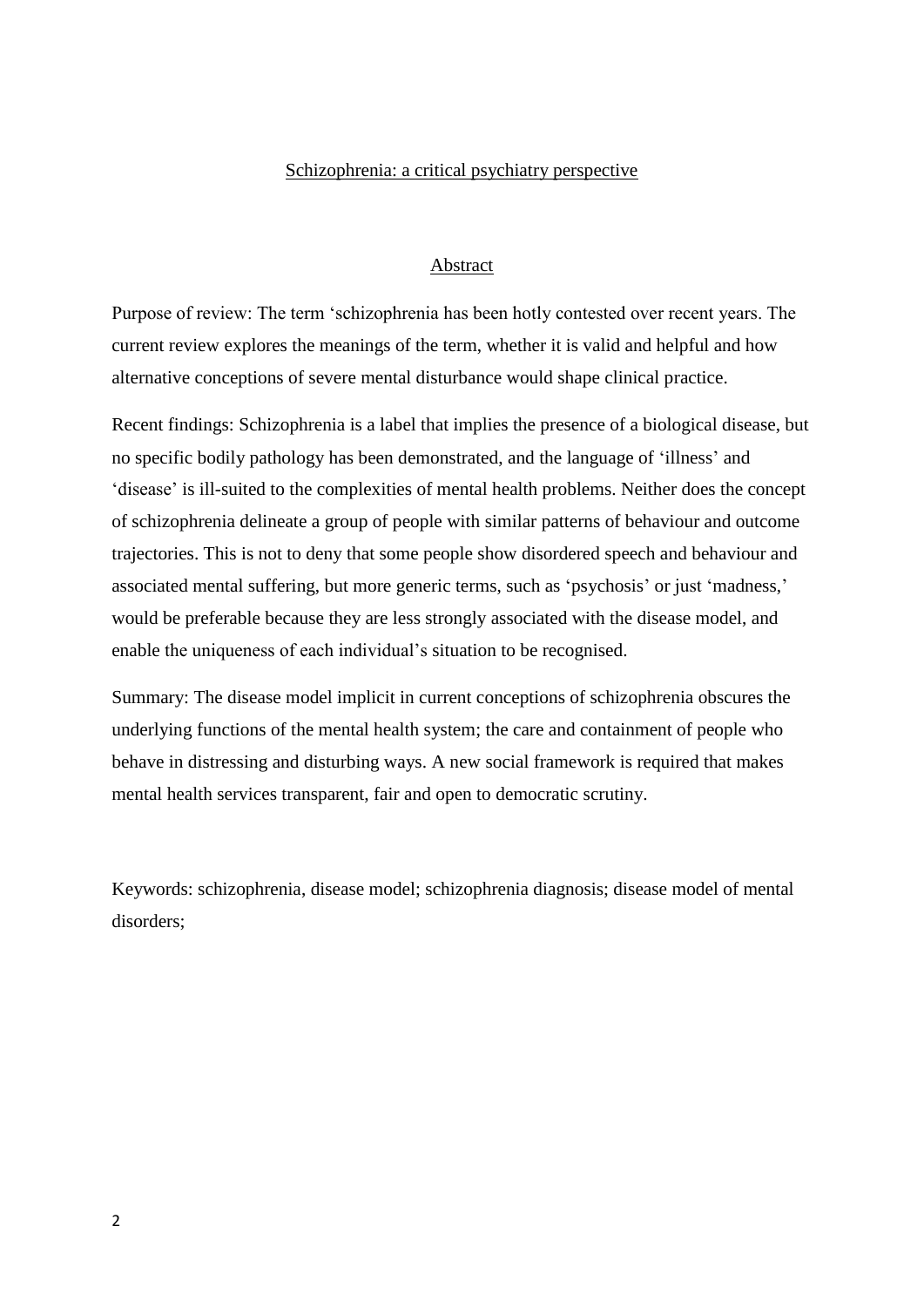## Schizophrenia: a critical psychiatry perspective

# Introduction

Over the last few decades, several commentators have challenged the concept of schizophrenia, and argued for different ways of framing the variety of problems the term currently designates. A critical psychiatry perspective attempts to shed light on these views and to explore their implications for the practical, clinical management of these problems.

#### Schizophrenia as a disease

Thomas Szasz referred to schizophrenia as the 'sacred symbol' of modern psychiatry (1). Like all other psychiatric diagnoses that lack a confirmed histopathological basis, schizophrenia, for Szasz, is an invented term applied to a variety of behaviours that society has deemed abnormal and undesirable.

Szasz is well known for his criticism of the idea that what we refer to as 'mental illness' is a 'disease, just like any other,' and for his views that the medicalization of the 'problems of living' acts as a mechanism for the social control of unwanted behaviour (2). Many people might agree that psychiatry has shown a tendency, exaggerated in recent years, for the inappropriate medicalization of normal behaviours and emotions, such as grief, sadness, shyness and childhood behaviour problems, but common discourse and academic consensus continues to refer to schizophrenia as a bona fide 'disease' in the sense that Szasz uses the term 'disease' (a condition that arises from a confirmed abnormality of bodily function) (2). Indeed, Kraeplin formulated the concept of dementia praecox with the goal of delineating something whose biological origins could then be uncovered (1). Similarly, modern versions of the Diagnostic and Statistical Manual, from the third edition of 1980, aimed to produce a reliable diagnosis which would help research identify the underlying pathology. In this sense therefore, the idea that schizophrenia is a disease is inherent in the concept.

As other critics have pointed out, however, 100 years of research has failed to produce evidence of any defect in the structure or function of the brain, or any other part of the body, that is specific to schizophrenia (3). The most consistent evidence presented as discriminating people diagnosed with schizophrenia comes from studies showing reduced brain size and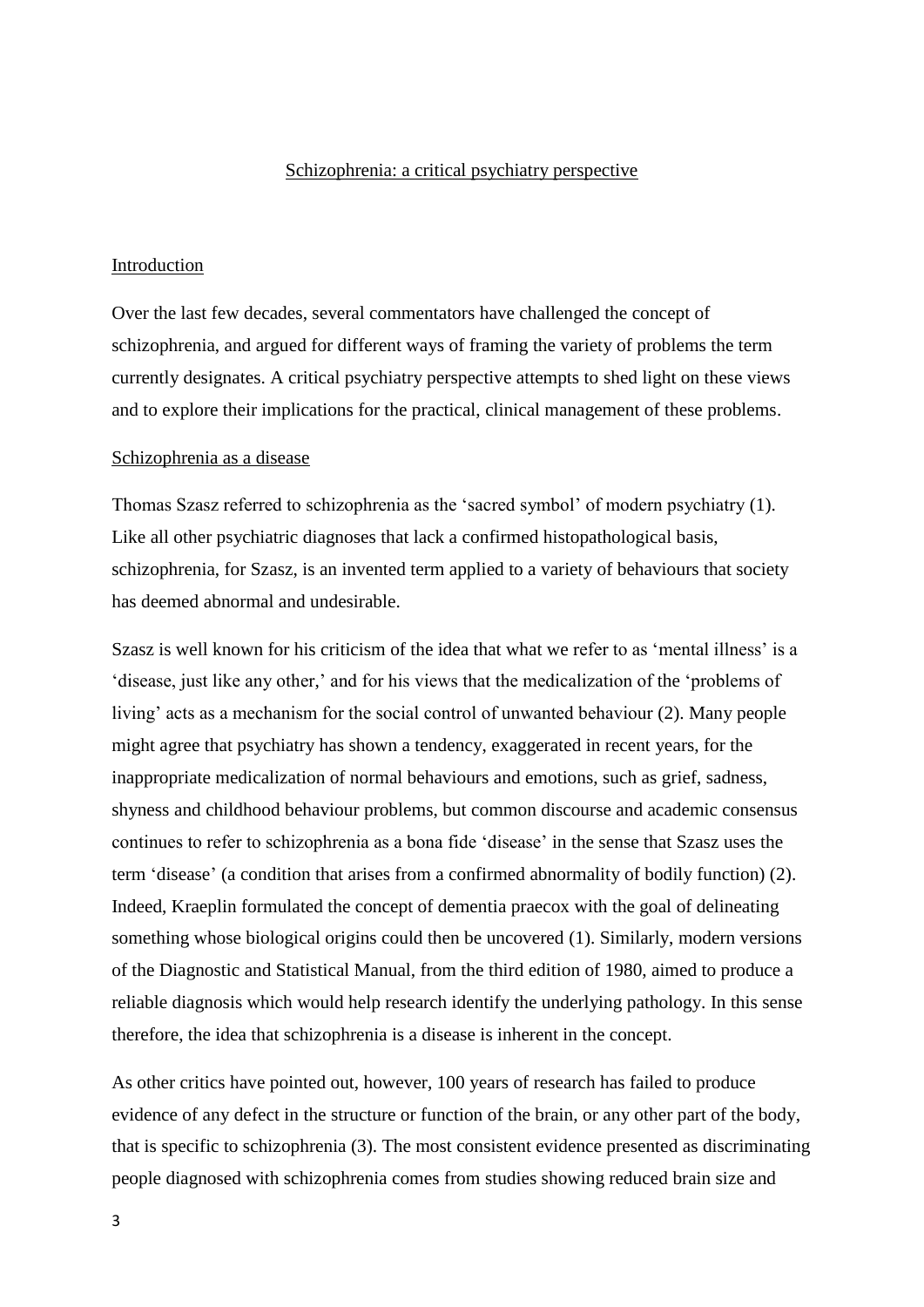larger brain cavities in the former compared with the latter. These differences started to be identified in brain scans when computerised tomography was developed in the 1980s, and were replicated using MRI technology in the 1990s. However, as with other areas of biochemical and physiological research, important differences between people with schizophrenia and control subjects were not adequately accounted for. In particular, most studies made no allowance for the fact that overall people with schizophrenia have a lower IQ, which is known to be associated with smaller brain size (4). Moreover, effects of treatment with antipsychotics and other drugs were ignored, until recently, when it was confirmed in animal and human studies that exposure to antipsychotic drugs can reduce brain size (5,6).

Despite repeated assertions that schizophrenia is a neurological disease, there is no evidence of any particular biological characteristic that distinguishes people diagnosed with schizophrenia. Schizophrenia thus remains a condition that is defined by unusual talk and behaviour. Although Szasz was widely criticised during his lifetime because his position was understood to be a denial of the realities of the suffering, distress and aggravation that can accompany the occurrence of phenomena we generally identify as 'schizophrenia,' he did, in fact, acknowledge that 'these differences in behaviour and speech may moreover be gravely disturbing to the so-called schizophrenic person, or to those around him, or to all concerned' (1, P 191).

The fact that some people sometimes develop unwarranted interpretations of their own experiences and show associated bizarre and concerning behaviours is undeniable. The position held by many who would identify themselves with 'critical psychiatry' is not a denial of the "reality" of adverse and troubling states of mind, but the suitability of identifying them, when they do occur, with medical terminology. The terms 'illness' and 'disease' have well developed meanings and implications which might not usefully apply to troubled states of mind (7). When used in its native habitat, that is physical medicine, 'illness,' for example, refers to a state of disablement and discomfort generally attributed to natural world causes beyond the control of the victim; 'disease' refers to an explanation of the illness employing knowledge derived from natural sciences which enables the illness to be understood as the result of disturbed anatomy or physiology (8,9).

The assumption that mental disorders represent disease entities draws down the specific arrangements of the sick role onto suffer and helper alike. The suffering person is excused responsibility for their actions, but obliged to forego agency and submit to paternalism (10).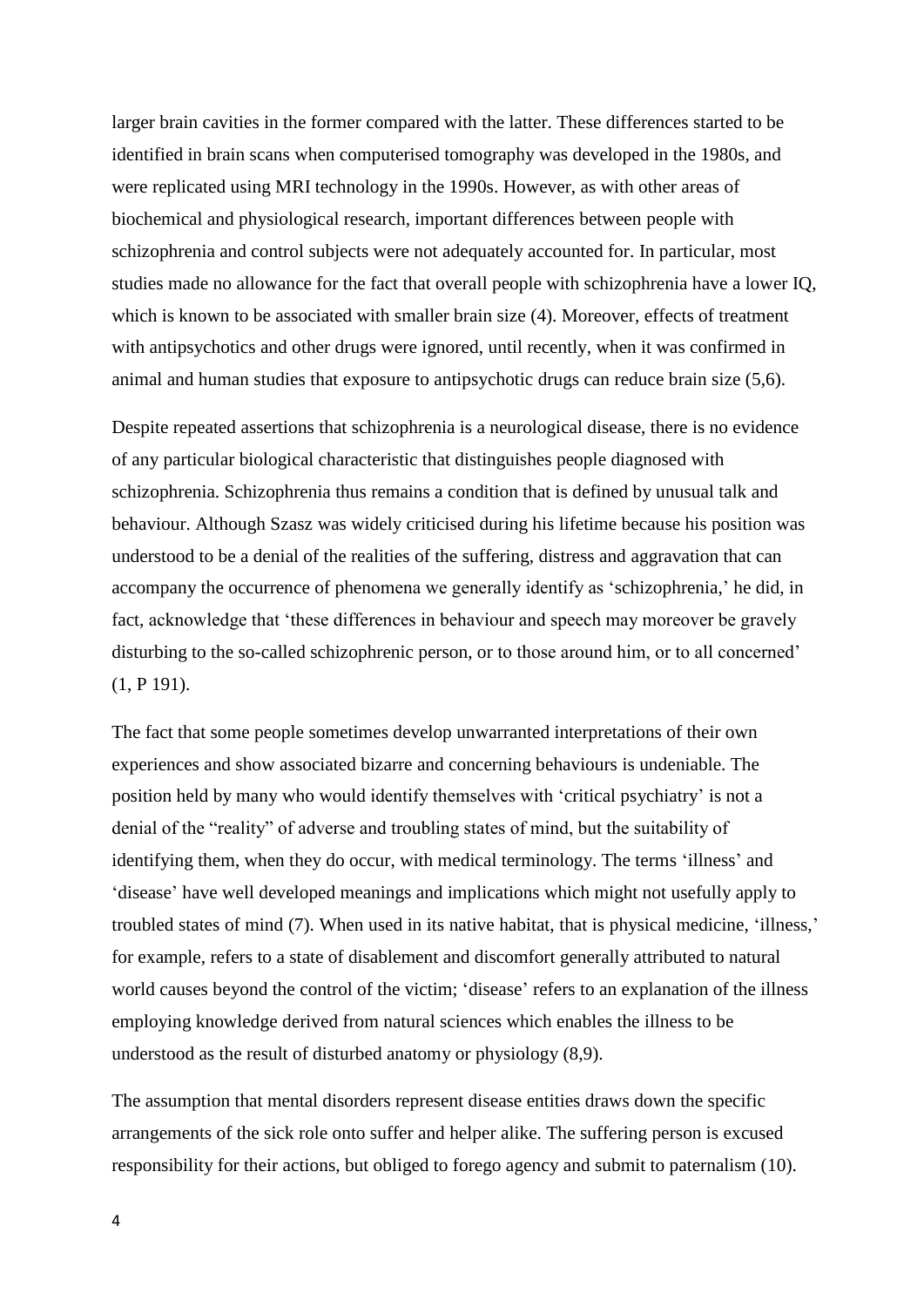Although this can be a helpful response to a bodily illness, especially if acute and life threatening, the obligations and consequences of the sick role are less suited for mental health difficulties  $(11)$ .

#### Schizophrenia as behavioural deviance

Alternatively, the term 'schizophrenia' could derive its legitimacy, not by reference to its presumed disease status, but by encapsulating a recognisable pattern of deviant behaviour. Several scholars have, however, pointed out that there is no unifying pattern of abnormalities among people labelled as having schizophrenia that distinguishes them from people with other mental health problems, or from people without. Notably Richard Bentall describes schizophrenia as a condition with 'no particular symptoms, no particular course, no particular outcome and which responds to no particular treatment' (3, P 33).

Kraeplin's original concept of 'dementia praecox' consisted, by definition, of a condition that had a progressively deteriorating course. A situation that resolved, or resolved and then recurred, was a different condition, even if it was characterised by the same features (12). In contrast, Bleuler's concept of 'schizophrenia' was defined not by its trajectory, but by its phenomenology, and it was associated, as Bleuler pointed out, with widely different outcomes (13). The phenomenology Bleuler considered as characteristic of schizophrenia was vague and subjective and, focusing as it does on what we would now call 'negative symptoms,' it would exclude most people who currently develop psychotic symptoms. Subsequent attempts to refine the phenomenology of schizophrenia in order to delineate a distinct set of people either resulted in criteria so narrow that they exclude all but a small minority of those with severe mental disturbance (Schneider's first rank symptoms), or so broad that they include every situation that confronts mental health services that cannot be categorically defined as something else. Despite decades of effort to produce strict and replicable criteria for its application, the diagnosis of schizophrenia is as much of a ragbag today, as it was in the 1970s when variations in rates of diagnosis across the world caused concern.

Furthermore, diagnostic criteria for schizophrenia explicitly rule out the pattern of symptoms separately identified as classical bipolar disorder or manic depression, with periods of severely heightened arousal (mania) or severe depression followed by complete remission,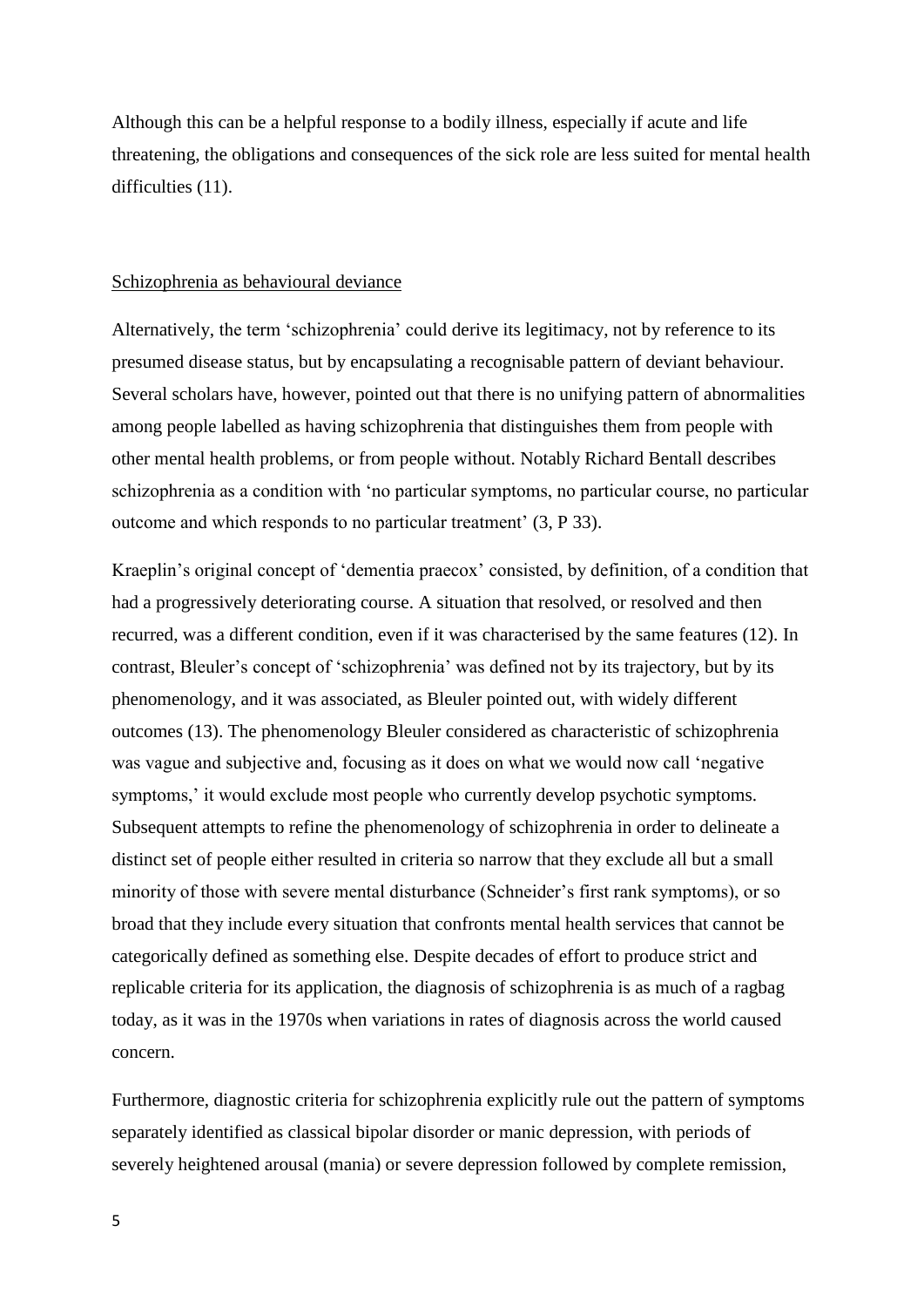and that the psychosis is not a direct and predictable response to taking psychoactive substances like cannabis or amphetamines. The diagnosis of 'schizoaffective disorder' however incorporates people with symptoms associated with both manic depression and schizophrenia. It was necessary to invent this diagnosis because of the non-specificity of these symptoms. The diagnoses of schizophrenia and schizoaffective disorder combined therefore designate more or less everyone who shows a psychotic disturbance, apart from a small minority who can be labelled categorically as having bipolar disorder or a discrete drug-induced episode.

Despite the heterogeneity of problems embraced by the diagnosis of schizophrenia, it continues to convey a message that the condition is life-long, and entails an ongoing need for treatment and supervision. A 'psychotic episode' may or may not recur, but once it has been decided that someone has 'schizophrenia,' the expectation is for some degree of ongoing or recurrent impairment. This has been a source of grievance for the service user movement, among others, who feel that the diagnosis thereby consigns people to a lifetime of deficit and dependency (14).

It is not clear therefore that the term 'schizophrenia' adds anything to the use of more general terms that describe non-intelligible behaviour such as 'psychosis,' and earlier terms including madness and insanity. Such concepts can incorporate a variety of symptoms, and do not preclude a diversity of outcomes. In medieval law, for example, the concept of 'insanity' distinguished situations that were thought to involve the possibility of recovery, from 'imbecility,' which was recognised as a lifelong condition (15).

## Implications and alternatives

Accepting the criticisms of the concept of 'schizophrenia,' but recognising that some people sometimes act in ways that are bizarre, irrational and occasionally dangerous and disturbing, critical psychiatry proponents are trying to explore the significance of calling these situations a disease, and to consider less damaging ways in which a civilised society might respond to them.

On the one hand, the medical orientation has entailed some humanitarian advances in the care of the mad. Thus, it is generally understood as humane and charitable to excuse a confused or profoundly distressed person responsibility for their actions, in the same way that a serious medical condition excuses people affected from their normal responsibilities. Yet, as Szasz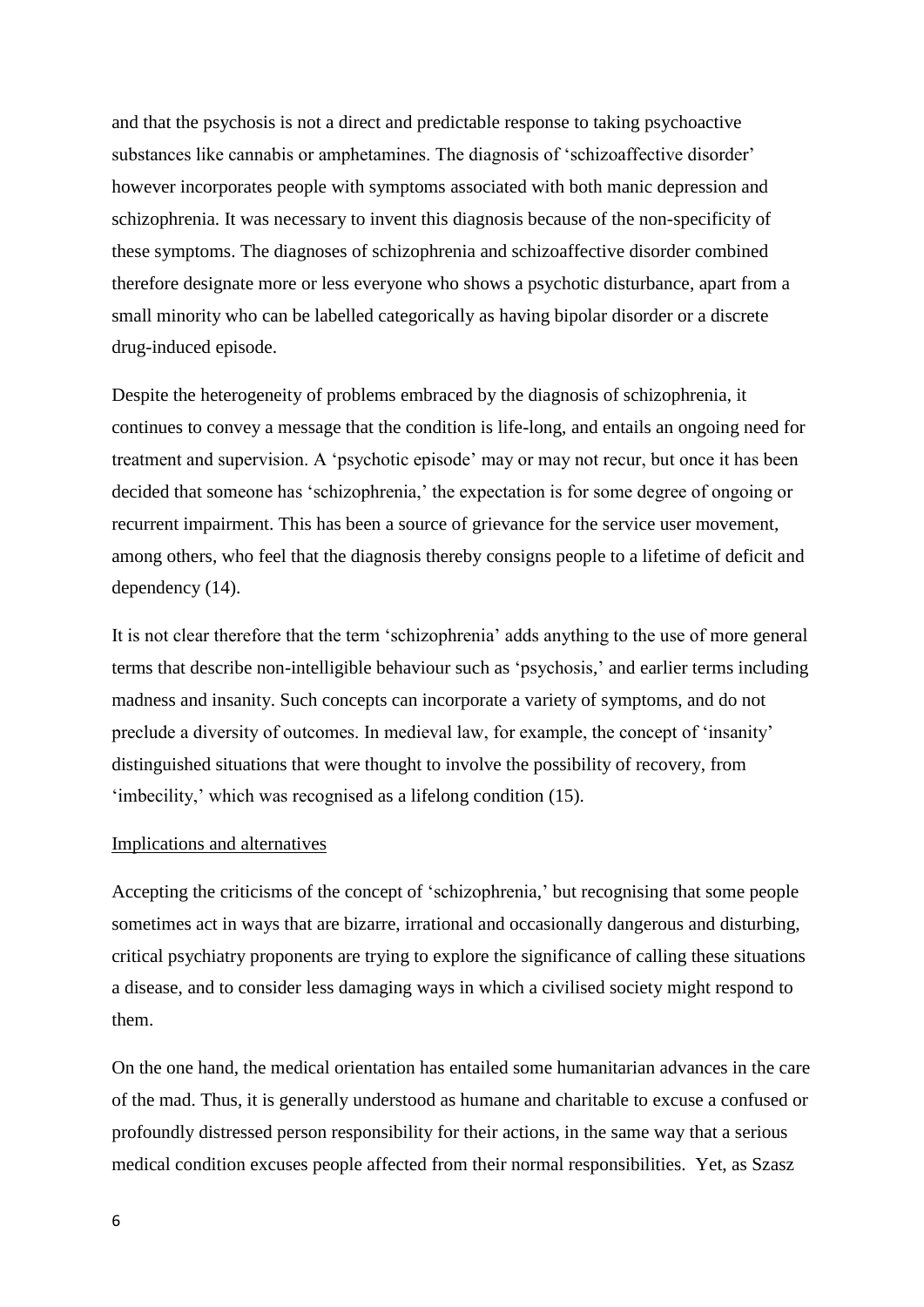frequently protested, the medical model that underpins the modern mental health system also disguises the real degree to which it continues to function as an institution of social control, providing 'socially acceptable methods for coping with certain economic, political and personal problems which would otherwise have to be dealt with in untried and unfamiliar ways' (1, P 141).

The authority of medicine, which derives from privileged access to scientific knowledge, produces an inevitable power imbalance between doctor and patient. In psychiatry, however, the usual justification for this imbalance is lacking, since natural scientific knowledge does not extend the understanding of the difficulties a person presents, but merely provides an alternative description of those difficulties couched in seemingly technical language.

In this way, the medical framing of mental disturbance and its management acts as a smokescreen behind which the control and manipulation of some people by others can go unscrutinised. Interventions aimed at controlling unwanted behaviour, including the numerous sedating and tranquilising drugs that are prescribed in mental health care, can be rebranded as expert-endorsed medical treatments, which can then be enforced on unwilling recipients with impunity. Even those people who are not overtly coerced into accepting 'treatment,' often perceive themselves to have no choice because of the ever-present possibility of compulsory measures being applied (16). Moreover, the pseudo-medical approach can foster frustrated expectations of therapeutic success, dependency and other features of impaired personal agency, stigmatisation and questionable claims for mitigated responsibility.

Social arrangements for the care and containment of mental derangement long pre-date the medical paradigm. Plato proposed that 'if any be a madman, he shall not appear openly in the city; the relatives of such persons shall keep them indoors, employing whatever means they know of..' (17, P 443, cited in 18). In 17<sup>th</sup> century England, local officials were empowered to ensure that an individual who was mentally disturbed and felt to be dangerous was locked up until he or she recovered. They could require the family to do this, they could make arrangements for another local person to do it, or they could order the person to be incarcerated in the local gaol or House of Correction (18).

The same officials that oversaw the safety and security of the community also administered local taxes (collected under the Poor Law) and distributed food, clothing and money to those in dire need of assistance, including those affected by a mental disorder and their families.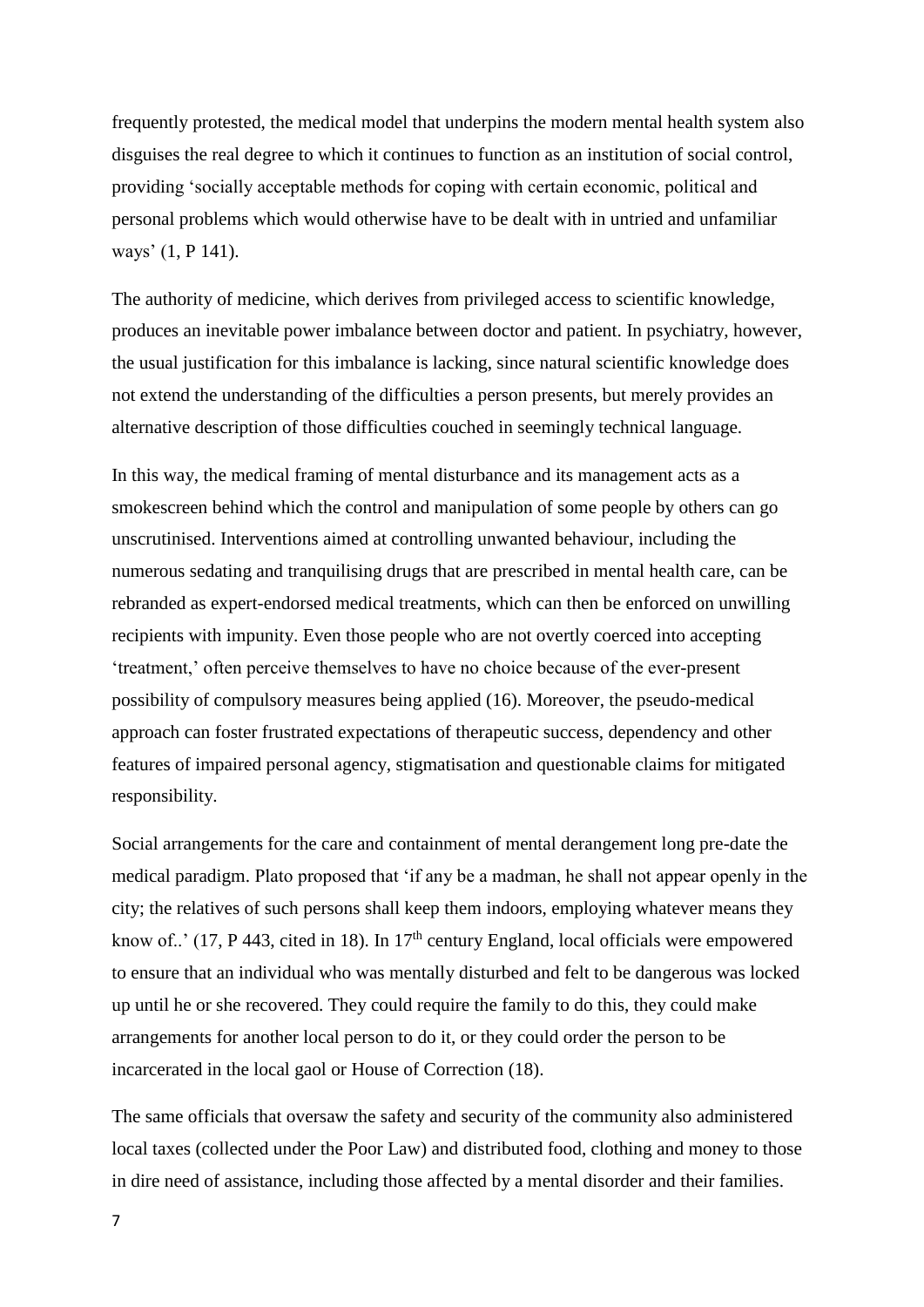Again, neighbours were occasionally enlisted to provide care where the family was unable to do so (19). Wealthier families made their own private arrangements for the care of their relatives, increasingly turning to private madhouses from the 18<sup>th</sup> century.

Clearly many of these arrangements were harsh and we are not recommending that policy makers embrace a return to pre- $19<sup>th</sup>$  century conditions. They do indicate, however, that there are other ways of providing support through difficult times than applying the sick role.

As well as financial assistance, personal care and locked institutions, today we have drugs that can suppress and reduce the most dramatic manifestations of mental disturbance for most people- although at some cost in terms of personal comfort, physical health, quality of life and possibly social functioning (20). None of this requires that mental disturbance be regarded as a biological disease. Indeed, many contemporary charities working in this field attempt to provide support in ways that avoid the oppressive paternalism of statutory, medically oriented services.

# Conclusion

The current concept of schizophrenia is neither valid nor useful, since it does not map onto an identified bodily condition (disease) and it does not describe a predictable pattern of behaviour. We suggest a return to a more generic term, such as 'madness' or 'psychosis,' that does not have the implication that the condition it labels is a disease, and which allows the unique nature of each individual's difficulties to be recognised. Although certain patterns might be recognised within this group, such as a paranoid psychotic picture in older, isolated women (that which used to be referred to as paraphrenia), and a small minority of cases where people show prominent negative symptoms and cognitive impairment in line with Kraeplin 's picture of dementia praecox, these would be acknowledged merely as patterns, with no definitive predictive power, and no aetiological implications.

Divorcing the concept of madness from the idea that it is a disease would necessitate legislation that is transparent about its motives. The social control of unwanted behaviour would have to be openly and democratically debated, rather than hidden away behind the language of medicine and 'treatment.' Greater scrutiny of the use of drugs and other interventions would be required, since these would not be automatically justified as treatments for diseases. The extent to which drugs are used to modify unwanted behaviour in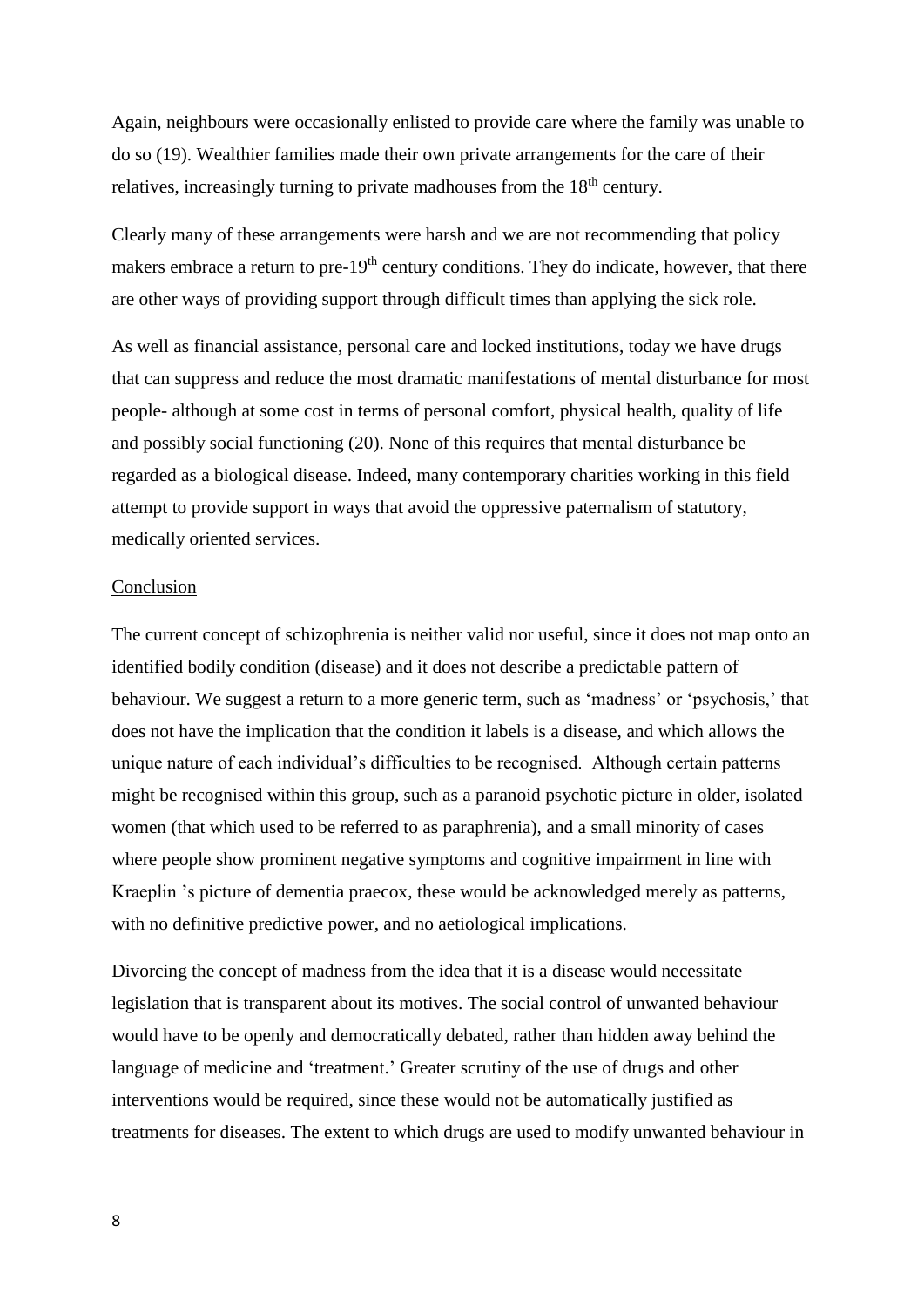the interests of people other than the patient would have to be acknowledged, and carefully circumscribed.

Modern societies have become dependent on using a medical framework to manage the problems arising from irrational and disturbing behaviour, but other arrangements are possible. Abandoning the concept of schizophrenia, and the disease theory embedded within it, would enable society to develop an approach that was more honest, fairer and more transparent.

# Key points:

- The disease model of schizophrenia is not supported by evidence, and obscures the real function of psychiatric care
- The label 'schizophrenia' is not associated with a consistent pattern of deviant behaviour or outcomes
- Historically, the care and containment of people with mental and behavioural problems were addressed without recourse to the disease framework
- We need to abandon the disease model in order to develop more transparent and democratic mental health services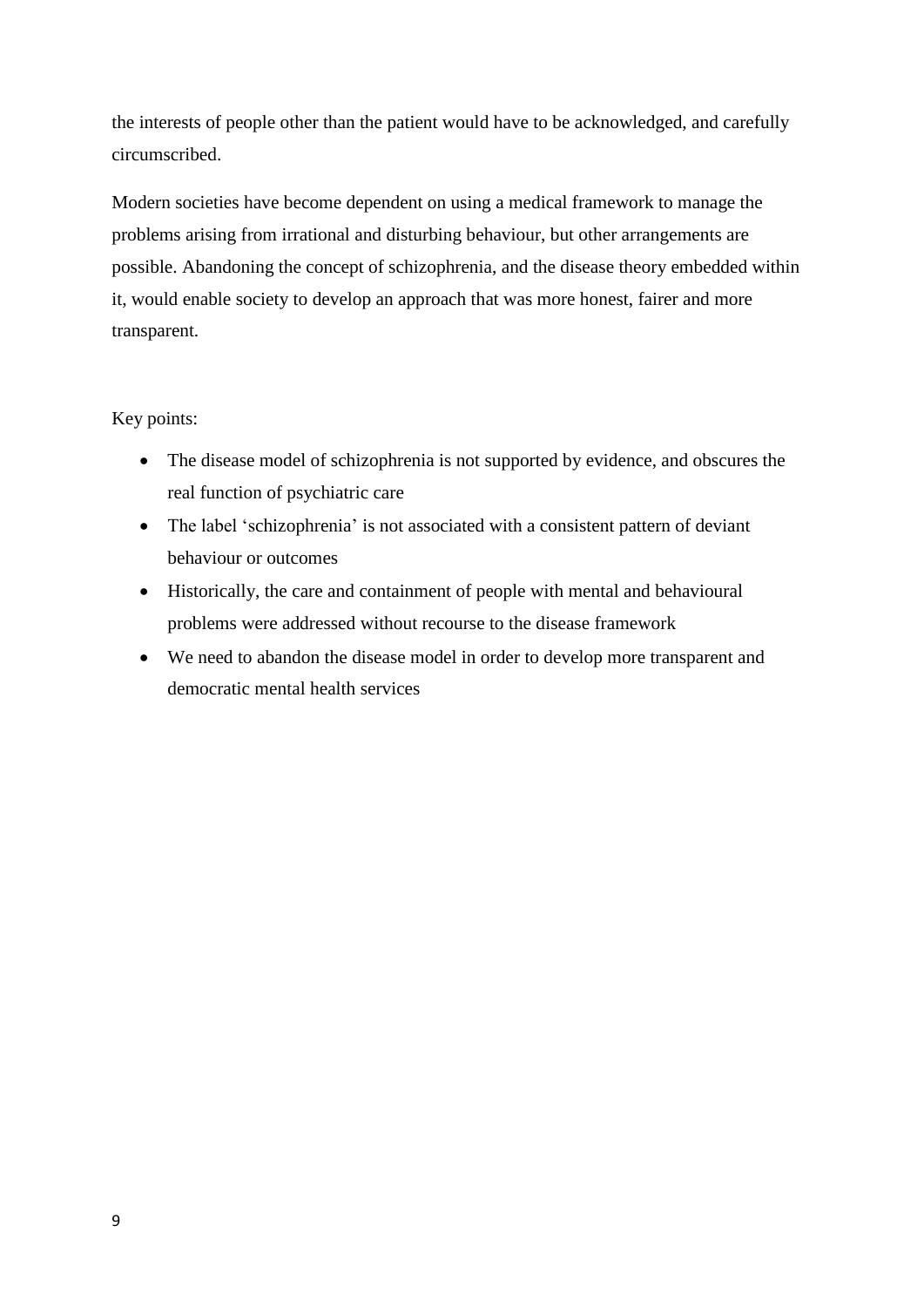Acknowledgements:

None

Financial support and sponsorship:

None

Conflict of interest:

The authors have no financial conflicts of interest. Both authors are members of the Critical Psychiatry Network.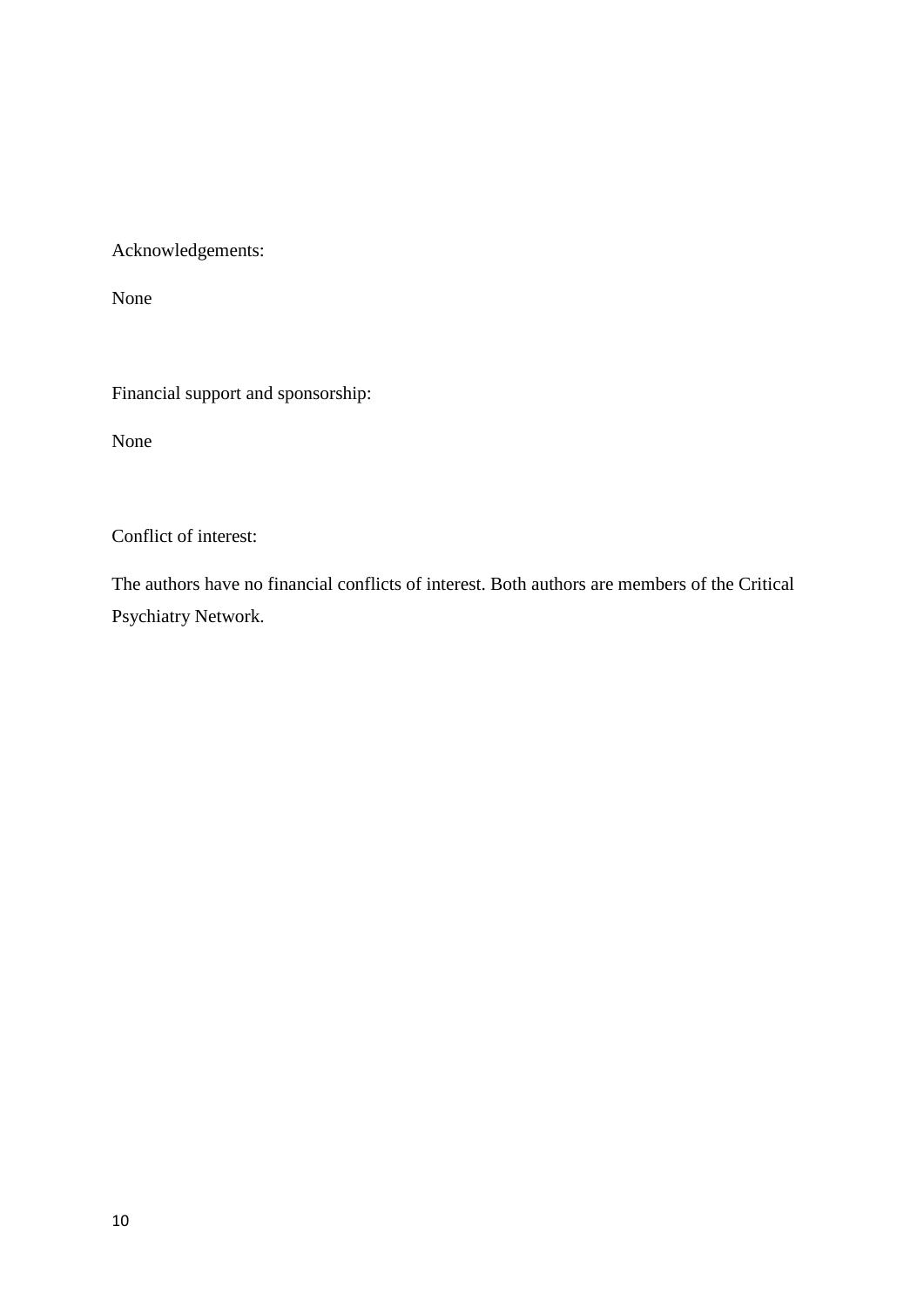## Reference List

- (1) Szasz T. Schizophrenia. The sacred symbol of psychiatry. New York: Syracuse University Press; 1988
- (2) Szasz T. Insanity: the idea and its consequences. New York: Syracuse University Press; 1997
- (3) Bentall RP. The syndromes and symptoms of psychosis. In: Bentall RP, Editor. Reconstructing Schizophrenia*.* London: Routledge; 1990: 23-60.
- (4) Deary IJ, Penke L & Johnson W. The neuroscience of human intelligence differences. Nature Rev Neurosci. 2010; 11: 201-11
- (5) Dorph-Petersen KA, Pierri JN, Perel JM, Sun Z, Sampson AR, & Lewis DA. The influence of chronic exposure to antipsychotic medications on brain size before and after tissue fixation: a comparison of haloperidol and olanzapine in macaque monkeys. Neuropsychopharm. 2005; 30: 1649-1661.
- *(6)* Fusar-Poli P, Smieskova R, Kempton MJ, Ho BC, Andreasen NC, & Borgwardt S Progressive brain changes in schizophrenia related to antipsychotic treatment? A meta-analysis of longitudinal MRI studies. Neurosci.Biobehav.Rev. 2013; 37: 1680- 91

*\**a meta-analysis that demonstrates an association between exposure to antipsychotic drug treatment and smaller brain size across studies in humans

- (7) Eisenberg L. Disease and illness. Distinctions between professional and popular ideas of sickness, Cult.Med.Psychiatry, 1977; 1: 9-23.
- (8) Campbell EJ, Scadding JG, & Roberts RS. 1979, The concept of disease. Br.Med.J., 1979; 2: 757-762.
- (9) Tikkinen KA, Leinonen JS, Guyatt GH, Ebrahim S & Jarvinen TL. What is a disease? Perspectives of the public, health professionals and legislators. BMJ Open*.*, 2012 doi: 10.1136/bmjopen-2012-001632.
- (10) Parsons T The Social System. London: Routledge & Keegan Paul; 1951
- (11) Middleton H. Psychiatry Reconsidered: from medical treatment to supportive understanding. London: Palgrave; 2015.
- (12) Kraeplin E. Psychiatrie. 5th Edition*.* Leipzig: Barth; 1896.
- (13) Bleuler E. Dementia praecox oder gruppe der schizophrenie. In Aschaffenburg G, Editor. Handbuch der Psychiatrie. Leipzig: Franz Deuticke; 1911.